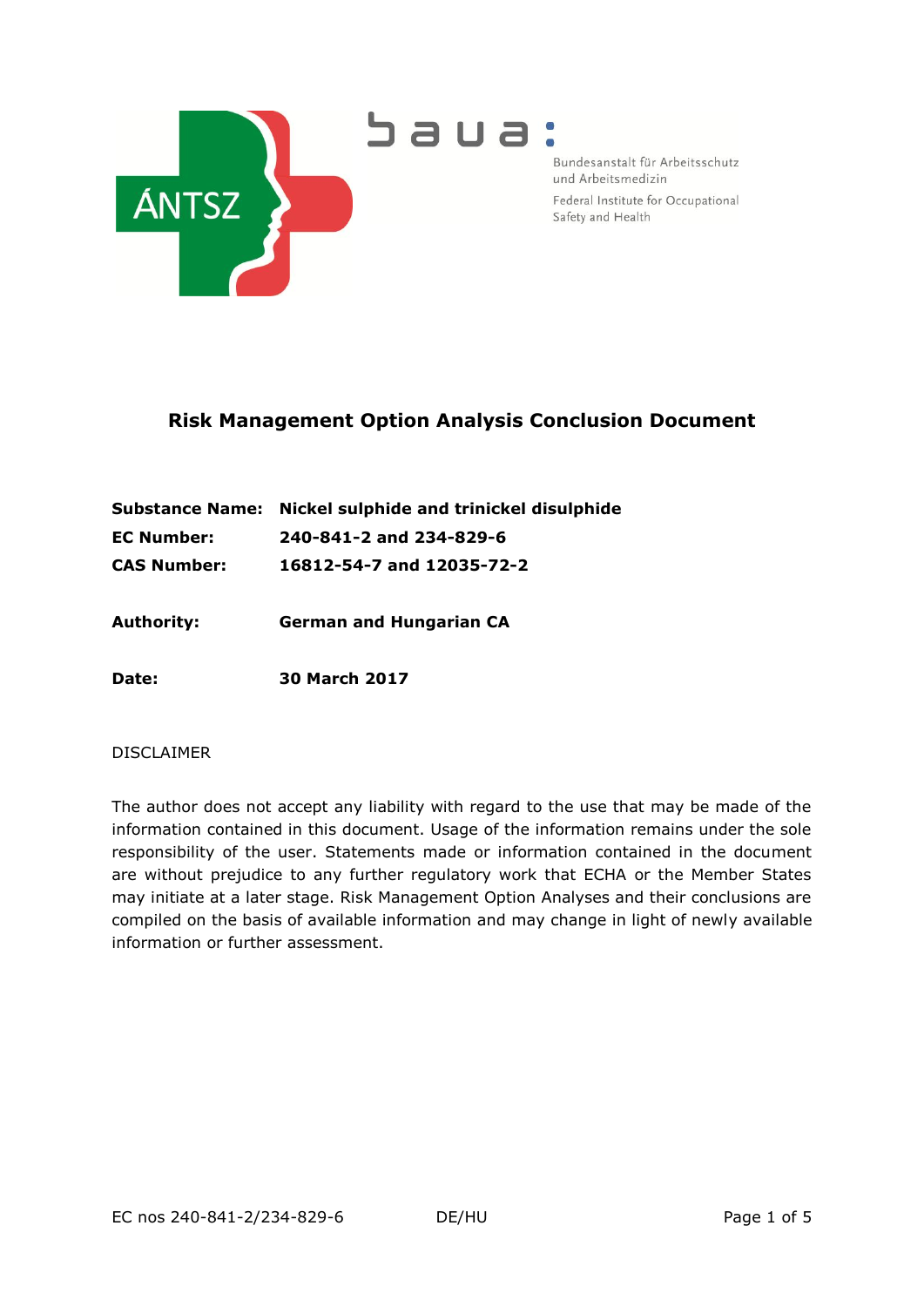# **Foreword**

The purpose of Risk Management Option analysis (RMOA) is to help authorities decide whether further regulatory risk management activities are required for a substance and to identify the most appropriate instrument to address a concern.

RMOA is a voluntary step, i.e., it is not part of the processes as defined in the legislation. For authorities, documenting the RMOA allows the sharing of information and promoting early discussion, which helps lead to a common understanding on the action pursued. A Member State or ECHA (at the request of the Commission) can carry out this case-bycase analysis in order to conclude whether a substance is a 'relevant substance of very high concern (SVHC)' in the sense of the SVHC Roadmap to 2020<sup>1</sup>.

An RMOA can conclude that regulatory risk management at EU level is required for a substance (e.g. harmonised classification and labelling, Candidate List inclusion, restriction, other EU legislation) or that no regulatory action is required at EU level. Any subsequent regulatory processes under the REACH Regulation include consultation of interested parties and appropriate decision making involving Member State Competent Authorities and the European Commission as defined in REACH.

This Conclusion document provides the outcome of the RMOA carried out by the author authority (aMSCA). In this conclusion document, the authority considers how the available information collected on the substance can be used to conclude whether regulatory risk management activities are required for a substance and which is the most appropriate instrument to address a concern. With this Conclusion document the Commission, the competent authorities of the other Member States and stakeholders are informed of the considerations of the author authority. In case the author authority proposes in this conclusion document further regulatory risk management measures, this shall not be considered initiating those other measures or processes. Since this document only reflects the views of the author authority, it does not preclude Member States or the European Commission from considering or initiating regulatory risk management measures which they deem appropriate.

-

<sup>&</sup>lt;sup>1</sup> For more information on the SVHC Roadmap: [http://echa.europa.eu/addressing](http://echa.europa.eu/addressing-chemicals-of-concern/substances-of-potential-concern/svhc-roadmap-to-2020-implementation)[chemicals-of-concern/substances-of-potential-concern/svhc-roadmap-to-2020](http://echa.europa.eu/addressing-chemicals-of-concern/substances-of-potential-concern/svhc-roadmap-to-2020-implementation) [implementation](http://echa.europa.eu/addressing-chemicals-of-concern/substances-of-potential-concern/svhc-roadmap-to-2020-implementation)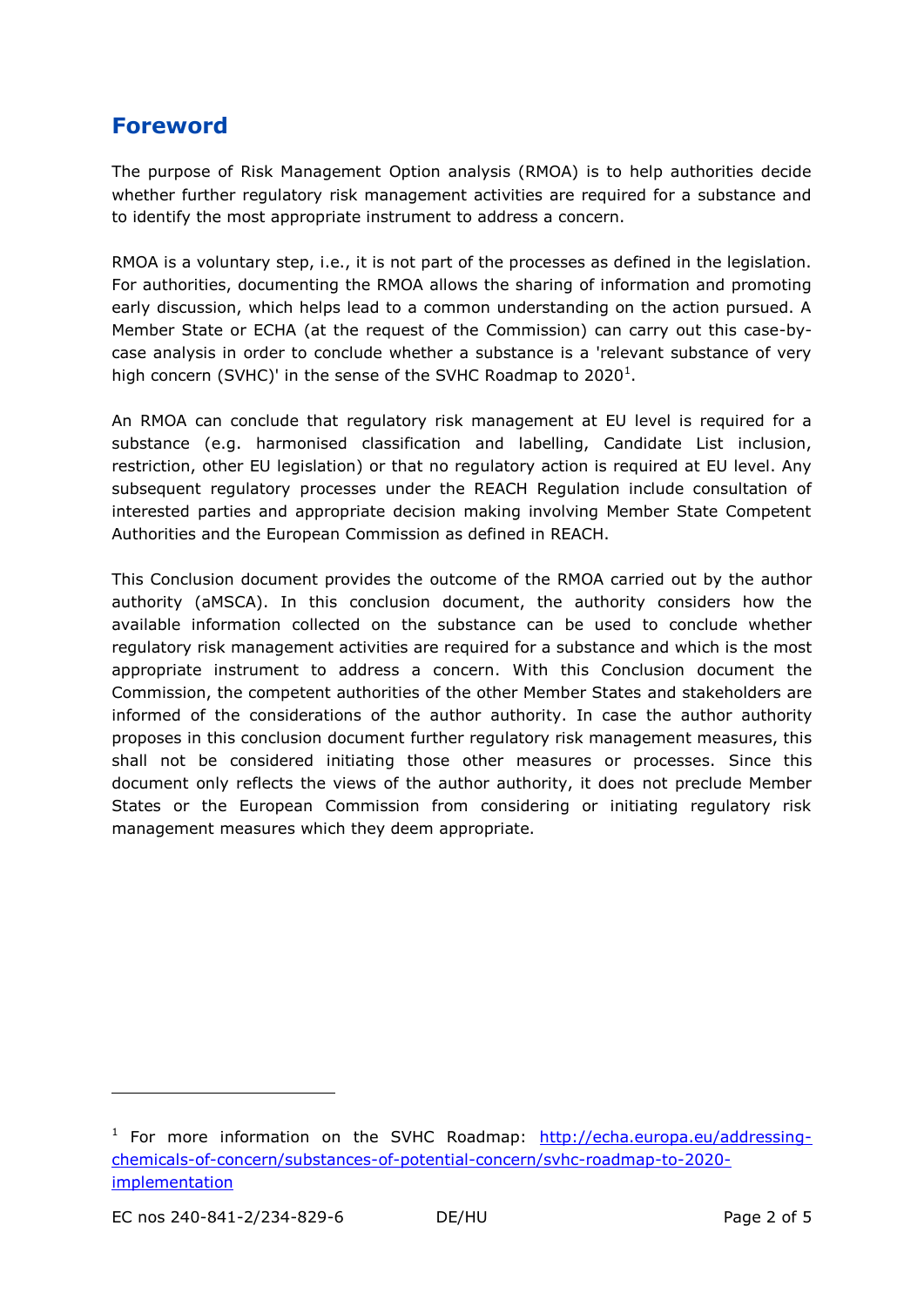### **1. OVERVIEW OF OTHER PROCESSES / EU LEGISLATION**

#### Regulation (EC) No 1907/2006:

NiS and  $Ni<sub>3</sub>S<sub>2</sub>$  are regulated by two entries in Annex XVII (Entry 27 & 28). Entry 27 does not specifically refer to NiS or  $Ni_3S_2$  but to nickel and its compounds in piercings and other articles which come into direct contact with the skin. Entry 28 applies to all category 1 carcinogens which are listed in Appendix 1 of the REACH Regulation. Both substances are listed in this Appendix. Both entries in Annex XVII, however, do not affect the exposure and therefore the risk for workers in the industrial catalyst sector.

#### Directive 2004/37/EC:

Both sulphides are carcinogens; therefore the provisions of Directive 2004/37/EC apply. This includes substitution by less dangerous substances if technically possible. If substitution is technically not possible, manufacturing and use of the substance shall apply in closed systems. If closed systems are not possible the exposure of workers must be reduced to a level as low as technically possible:

- Limitation of the quantities of a carcinogen or mutagen at the place of work;
- Keeping as low as possible the number of workers exposed or likely to be exposed;
- Design of work process and engineering control measures so as to avoid or minimise the release of carcinogens or mutagen into the place of work;
- Use of existing appropriate procedures for the measurement of carcinogens or mutagens, in particular for the early detection of abnormal exposures resulting from an unforeseeable event or an accident;
- Collective protection measures and/or, where exposure cannot be avoided by other means, individual protection measures;

#### Regulation (EC) No 1223/2009:

Both sulphides are listed in Annex II of Regulation (EC) No 1223/2009 and are therefore prohibited in cosmetic products.

#### Regulation (EC) No 1272/2008:

Both sulphides are listed Annex VI and therefore have a harmonised classification as Skin Sens. 1, Muta. 2, Carc. 1A, STOT RE 1, Aquatic Acute 1 and Aquatic Chronic 1. In addition, for each substance a CLH proposal has been submitted. The hazard classes which are proposed for harmonisation are Acute Toxicity 4, H332 and STOT RE 1 (target organ specification: lungs) in case of NiS and Acute Toxicity 4, H332, Aquatic Acute 1, M-factor=1, Aquatic Chronic 1, M-factor=1 in case of  $Ni_3S_2$ .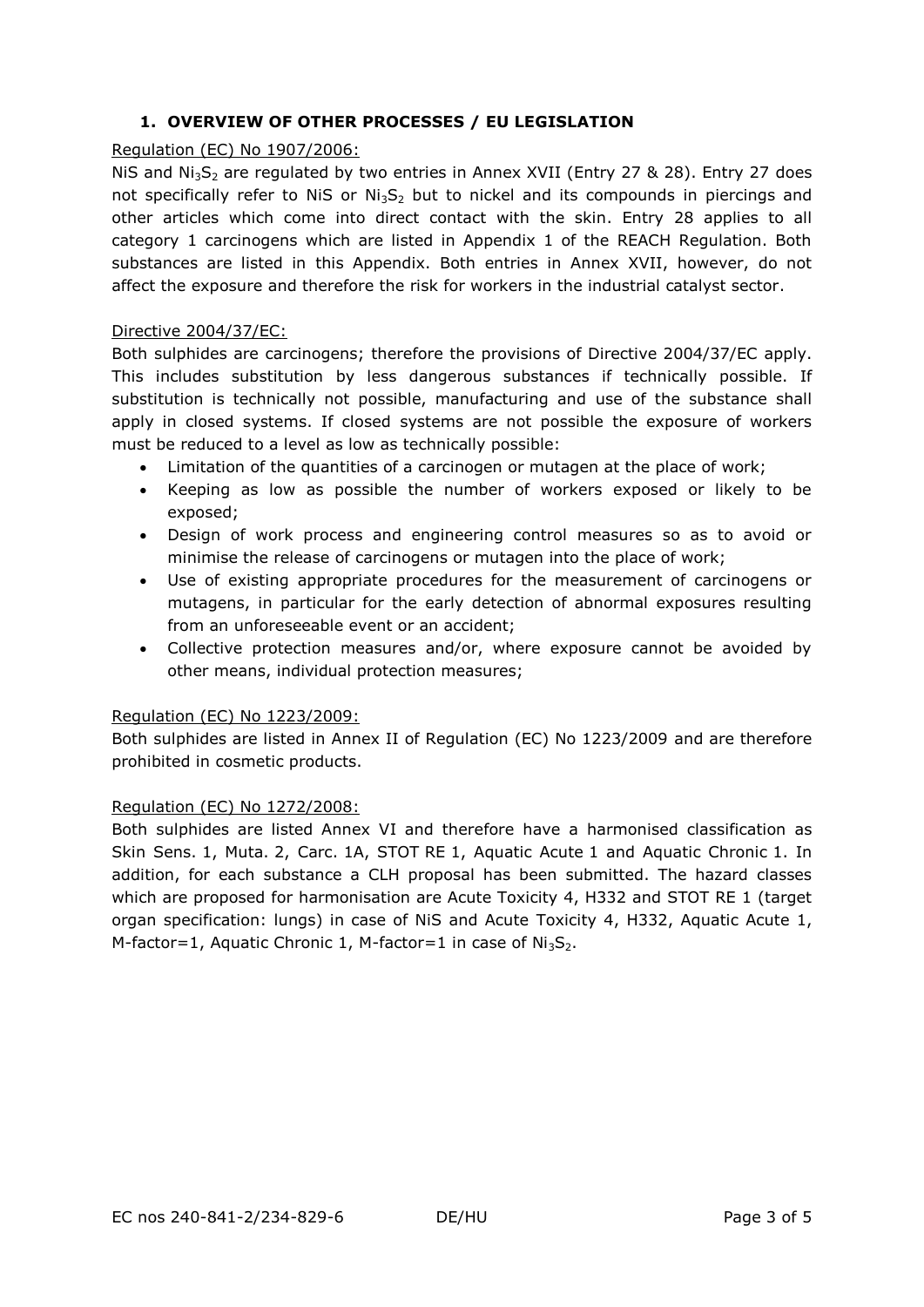## **2. CONCLUSION OF RMOA**

This conclusion is based on the REACH and CLP data as well as other available relevant information taking into account the SVHC Roadmap to 2020, where appropriate.

| Conclusions                                       | Tick |
|---------------------------------------------------|------|
|                                                   | hox  |
| Need for follow-up regulatory action at EU level: |      |
| Harmonised classification and labelling           |      |
| Identification as SVHC (authorisation)            |      |
| <b>Restriction under REACH</b>                    |      |
| Other EU-wide regulatory measures                 |      |
| Need for action other than EU regulatory action   |      |
| No action needed at this time                     |      |

## **3. Need for follow-up regulatory action at EU level**

## **3.1 Harmonised classification and labelling**

 $N$ iS and  $N_i$ <sub>5</sub>, already have harmonised classifications and CLH proposals were submitted by Finland and industry. At the moment, there are no further indications for the revision of the corresponding classifications. Therefore, submission of a CLH dossier is not considered as an option to be pursued.

## **3.2 Identification as a substance of very high concern, SVHC (first step towards authorisation)**

In principle, NiS and  $Ni<sub>3</sub>S<sub>2</sub>$  fulfil the criteria to be identified as SVHC according to Article 57(a). Inclusion of substances in the candidate list leads to additional information obligations for the companies dealing with these substances, these substances in mixtures or in articles. However, since NiS and  $Ni<sub>3</sub>S<sub>2</sub>$  are solely used at industrial sites in most cases in closed systems – these obligations alone would not generate any additional information and would not reduce the exposure or the risk at the workplace.

The inclusion of SVHCs in the Candidate List is the first step of the authorisation procedure. Authorisation is intended to assure that the risks from SVHCs are properly controlled and that these substances are progressively replaced by less hazardous or safer substances. All uses of a substance are covered by the authorisation obligation, except uses considered as intermediates, and in case there are grounds for specific exemptions.

Only very few and well-defined uses have been identified for the nickel sulphides, mainly in the catalyst sector. Given the exposure data at hand for these uses, risks can be considered as minimized by the implemented RMMs. Thus this RMO is not considered appropriate.

## **3.3 Restriction under REACH**

The use of NiS and Ni<sub>3</sub>S<sub>2</sub> is mainly limited to the catalyst sector. In comparison to the nickel industry in total, the use of these sulphides in catalysts is only a niche application. The nickel industry is a large industrial sector with many employees potentially exposed